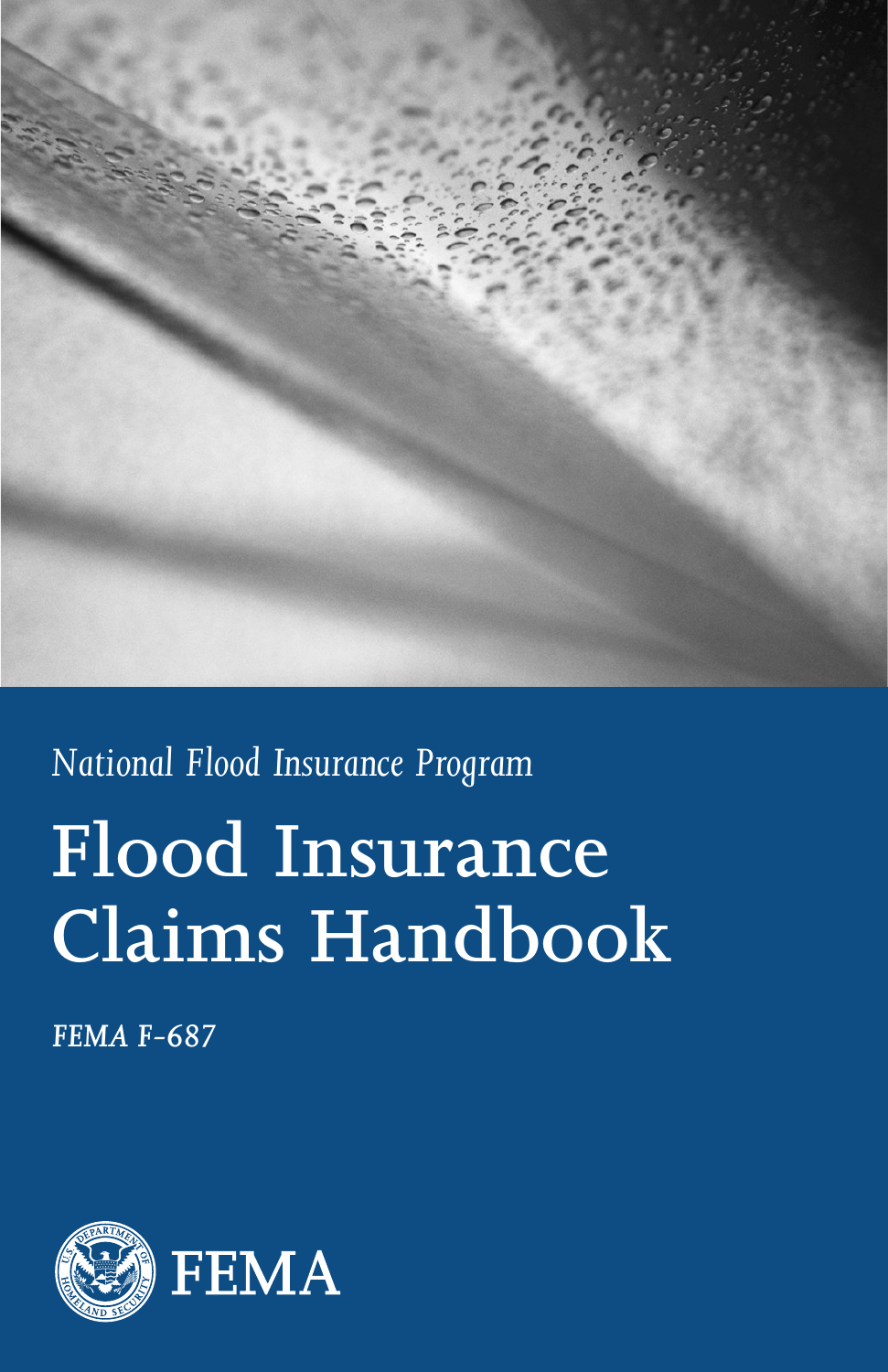## Thank you for protecting yourself through the National Flood Insurance Program

Purchasing flood insurance is a wise decision for the home or business owner. Like homeowners insurance, it is protection you hope you never have to use. But if flooding occurs, you will be protected as outlined in the details of your policy.

This claims guide was created by the Federal Emergency Management Agency (FEMA), which oversees the National Flood Insurance Program, to help you through the process of filing a claim and appealing the decision on your claim, if necessary.

While every effort has been made to make sure the information in this handbook is correct, you should refer to your policy and its Declarations Page for specific information on coverage, limitations, restrictions and deductibles.

In the event this handbook conflicts with the terms of your policy or federal laws or regulations this handbook will not control.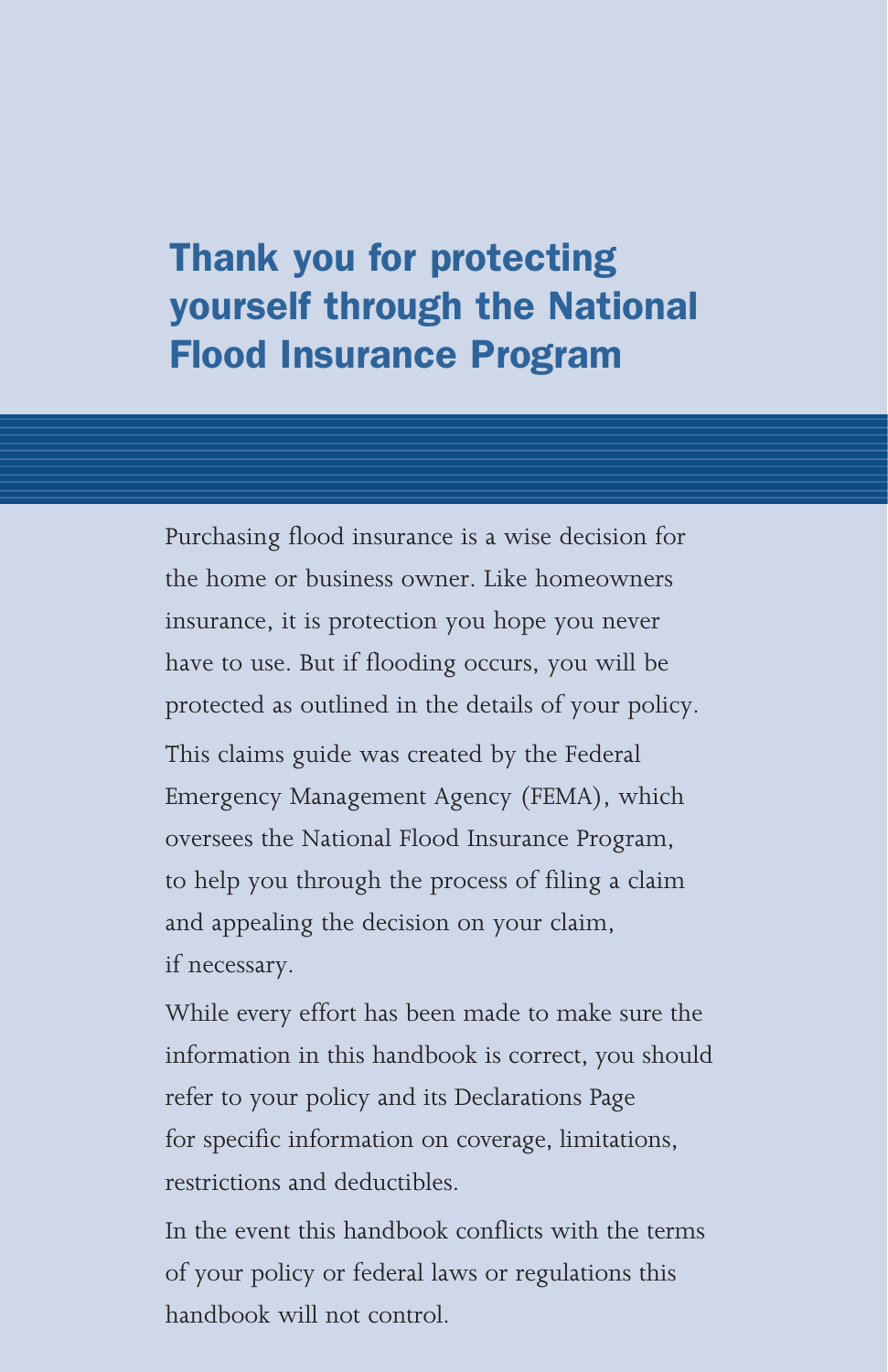#### PAPERWORK BURDEN DISCLOSURE NOTICE

For NFIP Appeals Process

Public reporting burden for this data collection is estimated to average 2 hours per response. The burden estimate includes the time for reviewing instructions, searching existing data sources, gathering and maintaining the data needed, and completing and submitting this form. You are not required to respond to this collection of information unless a valid OMB control number is displayed on this form. Send comments regarding the accuracy of the burden estimate and any suggestions for reducing the burden to: Information Collections Management, Department of Homeland Security, Federal Emergency Management Agency, 500 C Street, S.W., Washington, DC 20472, Paperwork Reduction Project (1660-0005).

NOTE: Do not send your completed form to this address.

### **Table of Contents**

| Addressing Questions About Your Insurance Claim ____________ 8 |  |
|----------------------------------------------------------------|--|
|                                                                |  |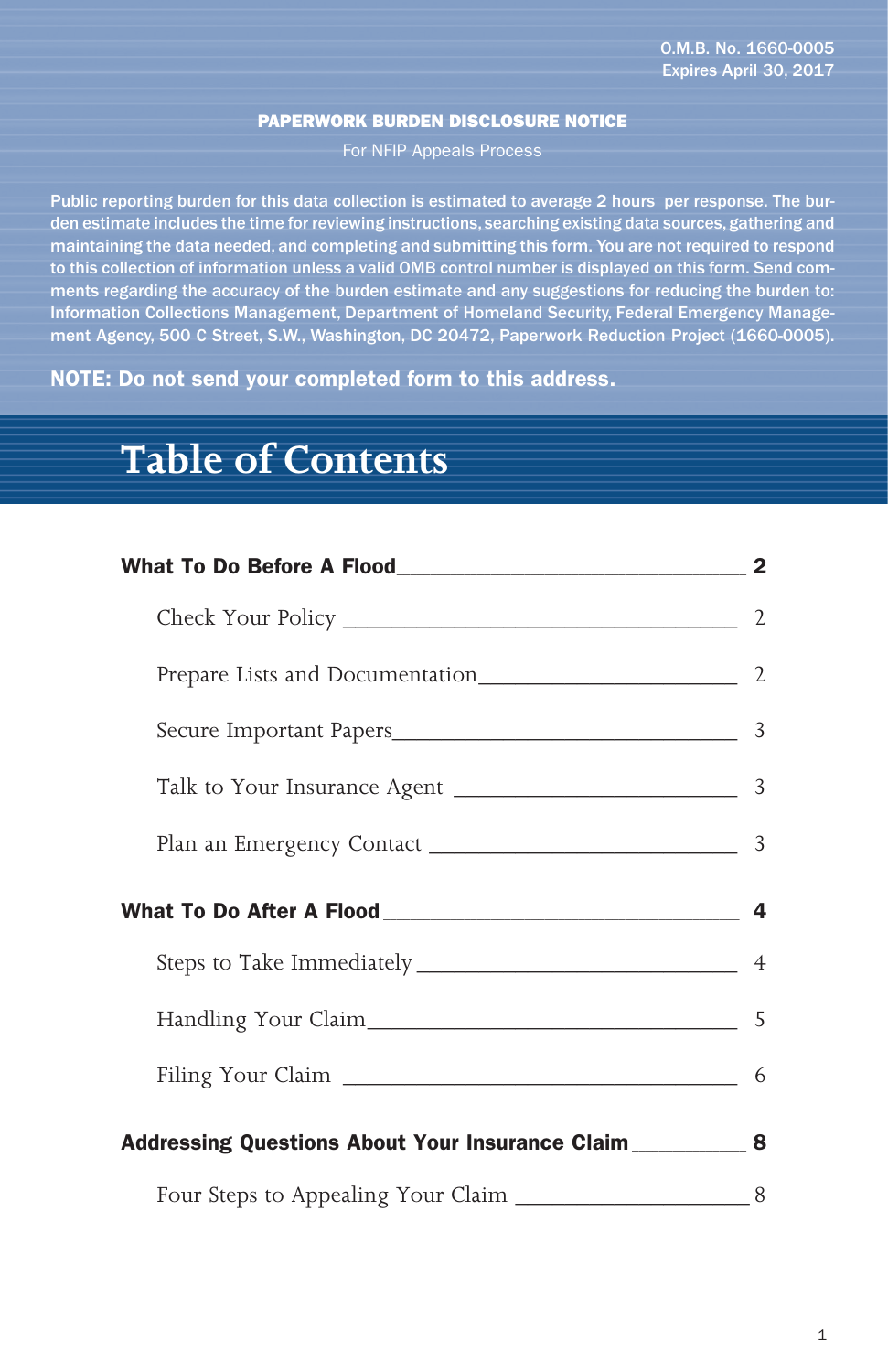- *When you gather your insurance papers for safekeeping, also gather any other important papers such as deeds or stock certificates that you may be keeping in the house.*
- *Since flood insurance expires annually, make it a point to update your documentation and papers at renewal time. Also, call your agent annually to make sure loss reporting procedures have not changed.*
- *Move any valuable items out of your basement. Flood insurance only covers certain items normally found in a basement, such as a furnace or water heater. If purchased, there is limited coverage for personal items.*
- *Create an emergency kit, with a large flashlight, a battery powered radio, spare batteries, candles, waterproof matches, etc. Even if you never experience a flood, you'll be glad to have this kit in a power outage.*

### TIP **What To Do Before A Flood**

Don't wait until waters are rising in your area and flood threatens. Take steps now that will make your life much easier when a flood occurs.

#### CHECK YOUR POLICY, INCLUDING THE DECLARATIONS PAGE

Make sure all the information is correct, including information about your mortgage company. If you have refinanced with a company other than the one shown on your policy, call your insurance agent or company representative immediately.

#### Prepare Lists and Documentation

If you've purchased contents coverage, make it a priority to make a detailed list of your home or business's contents and/or your personal property. Include:

- $\Box$  Date and place of purchase
- Model number
- Serial number (for large appliances)
- Descriptions
- Original purchase costs (with receipts, if possible)
- Photos or video of your home's interior and your personal property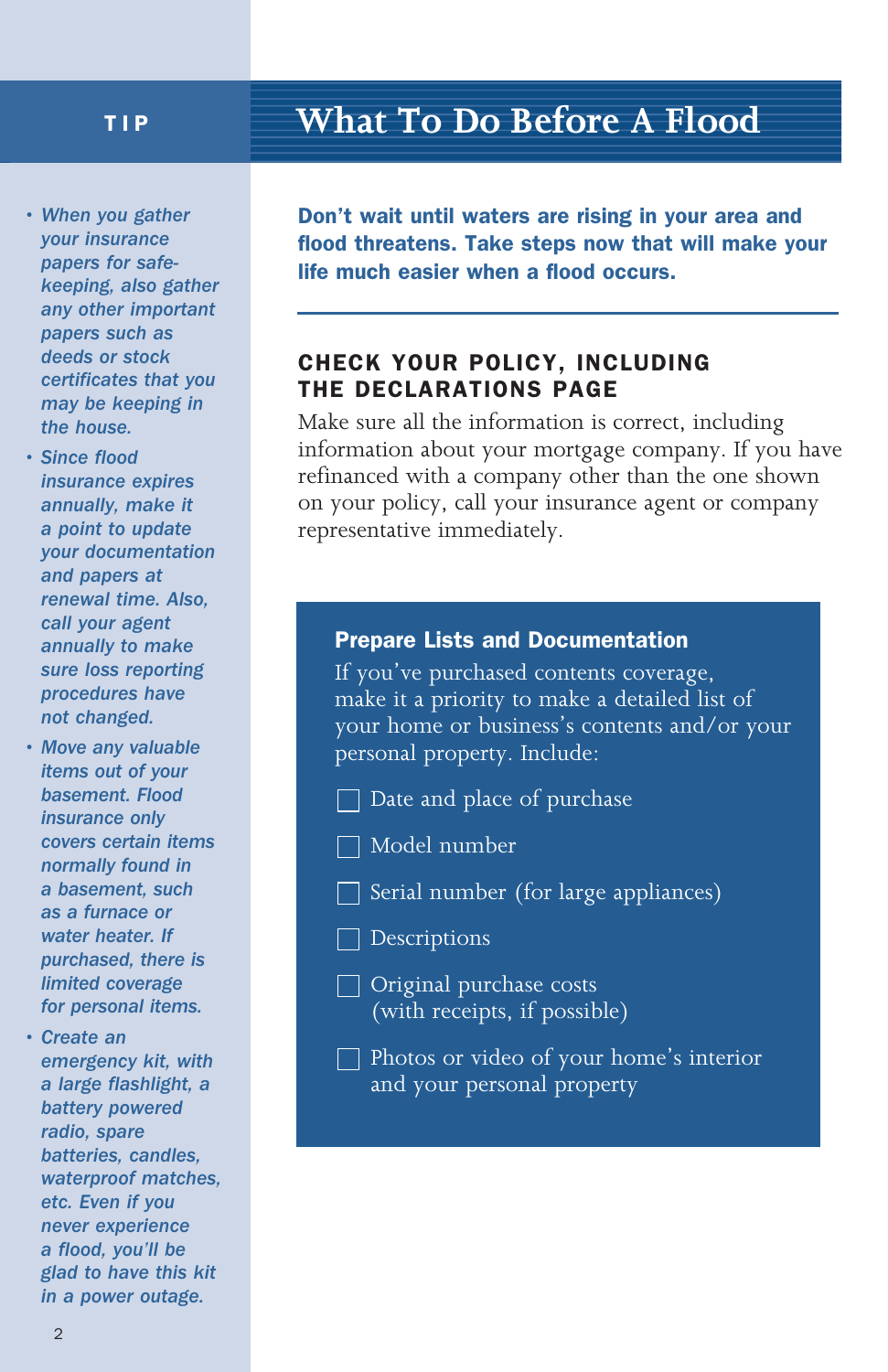#### SECURE IMPORTANT PAPERS

Originals of important insurance papers should be kept in a safe place, preferably in a bank safe deposit box. Be sure your papers include contact information for your agent or company, important receipts, your flood insurance policy and documentation on your personal property and contents of your home. Keep copies in your home or business in the safest, most accessible place possible that is not subject to flooding.

Having this detailed documentation will make filing your claim much easier. If floodwaters actually carry away your property, this list and the photos/receipts will be important to documenting your loss.

### TALK TO YOUR INSURANCE AGENT

Call your insurance agent or company representative and discuss the particular requirements for reporting a flood claim. These can vary from company to company, so knowing how to proceed can save a lot of effort later.

Remember, after a flood it may be difficult to get in touch with your agent or insurance company. Power and phone service may be interrupted, or phone lines may be overwhelmed with other callers. It will benefit you to know just what to do in advance of flooding.

#### PLAN AN EMERGENCY CONTACT

After a flood, you may be unable to stay in your home or to be contacted at your home address and phone number. Share an emergency contact address and phone number—with your insurance agent and family so you can be reached.

- *If flooding is imminent, the number one rule in a flood is to keep yourself safe.*
- *If waters rise in your house before you can leave safely, move to the highest level necessary even the roof. Take extra clothing, your radio, a flashlight and, if possible, food.*
- *• If you have time, turn off electricity at your breaker or fuse box and close the main gas valve; get valuables (furs, jewelry, important papers) to a higher level; fill bathtubs, sinks and plastic soda bottles with water. (Sanitize tubs and sinks with bleach, rinse and then fill); and bring outdoor possessions (lawn furniture, grills, etc.) inside or tie them down securely.*
- *Keep away from downed power lines and any other electrical wires electrocution is always a major cause of death in floods.*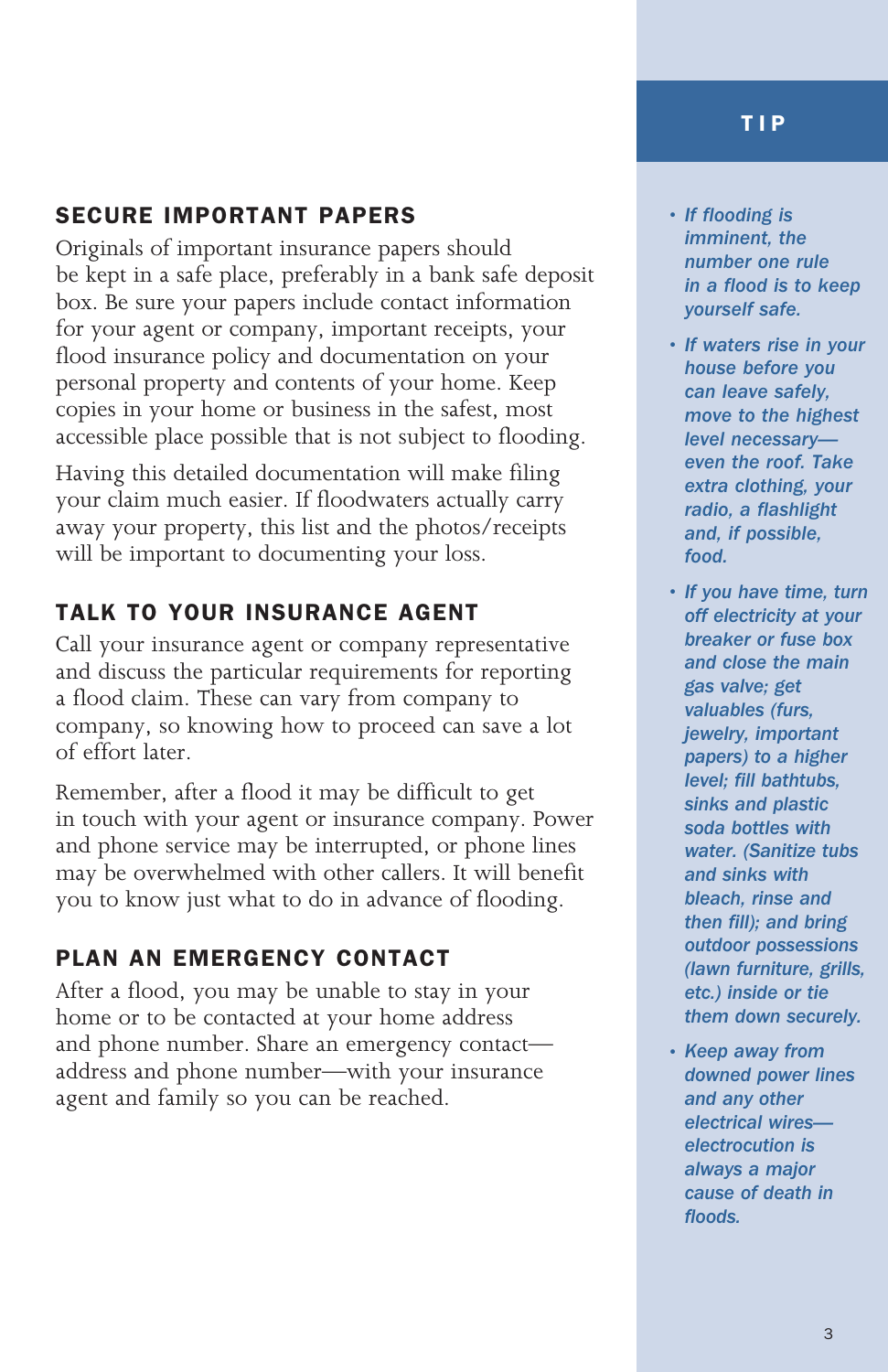### TIP

- *After a flood, even if your house seems safe to enter, be cautious.*
- *If you hear hissing or smell gas, leave immediately and call the gas company. Using your home phone or cell phone inside the house could spark an explosion.*
- *Keep power off until an electrician has inspected your system.*
- *If sewer and water lines are damaged, don't use toilets or sinks. Call a plumber. Until told the water supply is safe, boil water for 5 minutes before drinking it or preparing food.*
- *Throw away water-damaged foods, including canned goods.*

### **What To Do After A Flood**

A flood is an overwhelming experience. But taking quick action will put you back in control of your home and your life.

#### STEPS TO TAKE IMMEDIATELY

#### STEP<sub>1</sub>

*Contact Your Agent or Company Representative to Report Your Loss:* Have ready—the name of your insurance company, policy number and a phone number and/or e-mail address where you can be reached. All flood insurance policies require you to give prompt written notice of loss. If you get in touch with your agent or company representative directly, they will advise you how to file your notice of loss. Otherwise, you must send a written notice to your insurance company with your policy number.

#### STEP<sub>2</sub>

*Separate Your Property:* Your policy also requires you to separate damaged property from undamaged property. Don't throw anything away before an adjuster has seen it, unless local law requires you to. In that case, take photos of the property before disposing of it and keep samples for the adjuster to see. (For example, cut out a piece of wall-to-wall carpet.) Do all you can to protect undamaged property. However, prior to signing an agreement/contract with a cleaning, remediation, or maintenance contractor, you should consult with your flood adjuster or flood insurer concerning coverage.

#### STEP 3

*Make a List of Damaged Contents:* If you've purchased contents coverage, make a list of damaged property. If you prepared comprehensive lists before the flood, this should be relatively easy. List the quantity of each item, a description, brand name, where purchased, its cost, model and serial number (if appropriate) and your estimate of the loss amount. Attach your bills, receipts, photos and any other documents.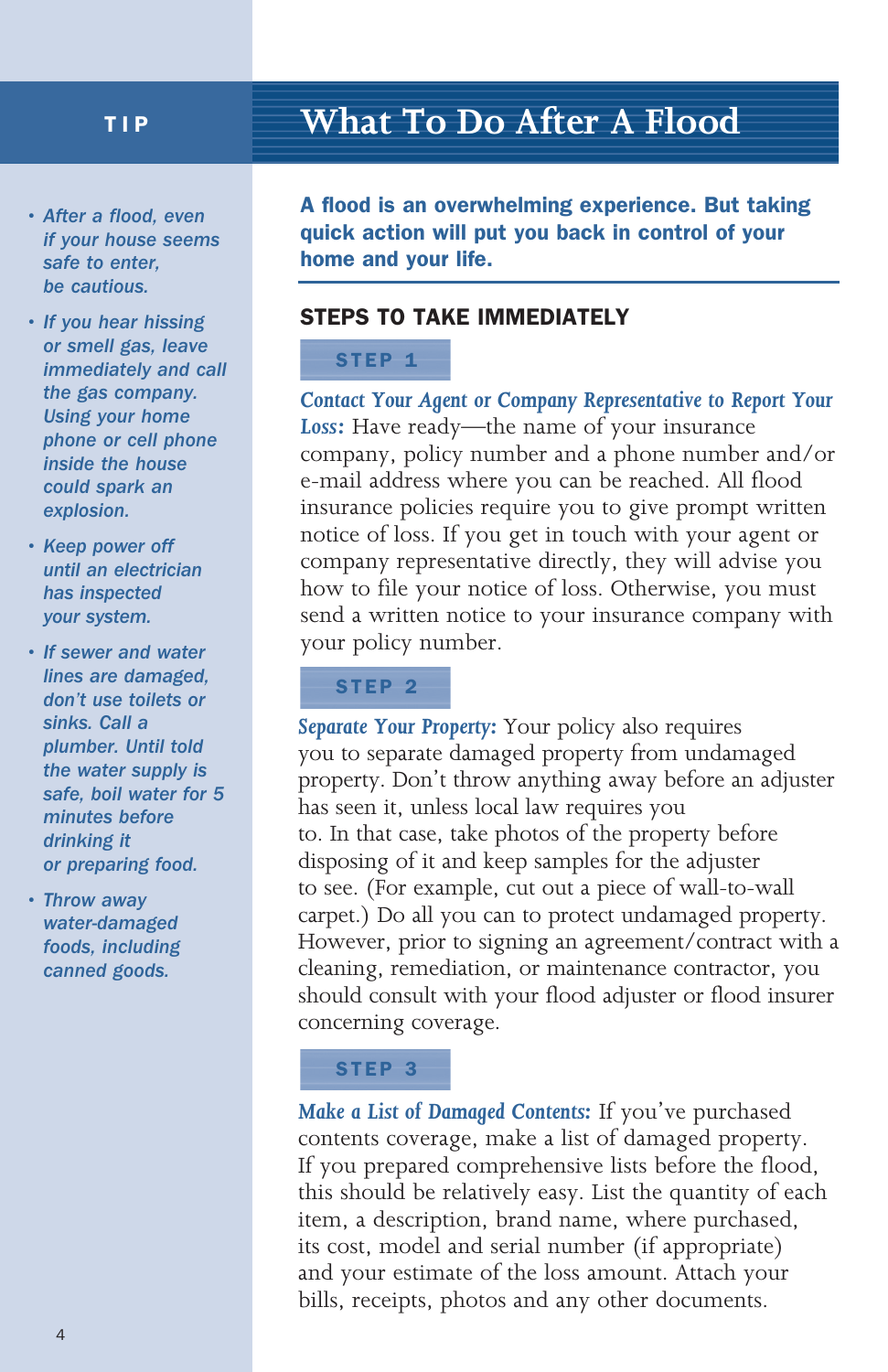STEP 4

*List Areas of Structural Damage:* As you look over your property, make a list of any areas of structural damage you want to point out to the insurance adjuster.

#### HANDLING YOUR CLAIM

#### WORKING WITH YOUR ADJUSTER

Generally, your adjuster will contact you within 24-48 hours after receiving your notice of loss. However, depending on local conditions and the severity of flooding, it may take more time.

Once the adjuster reaches you, a time will be set for the adjuster to view your property. You may ask the adjuster for an advance or partial payment. If you have a mortgage, your mortgage company will need to sign the Building Property advance check.

#### "SCOPING" YOUR LOSS

During the initial visit to your property, the adjuster will take measurements and photographs and note direct flood damage. This is called "scoping" a loss.

Be assured that your adjuster will be an experienced claims professional and will notice many points of damage you could overlook. However, you are encouraged to point out all damage you have noticed.

After the "scope" is finished, the adjuster will give you a local contact telephone number and will tell you whether any additional visits are needed. (This may be the case if damage is extensive.)

#### PREPARING A DETAILED ESTIMATE

The adjuster then uses the knowledge gained from the visit(s)—and the documentation you have provided to complete a detailed estimate of damages. You will get a copy. Use it as a guide when you ask for bids for repair work from licensed professional contractors.

*• Any advance payment will be part of your total claim for Building Property and/or Personal Property damage. Your policy does not provide coverage for temporary living expenses or housing. Only direct physical damage from flooding is covered.*

*• Your policy requires that you cooperate with your adjuster before, during and after the "scoping." You should also be aware that an adjuster cannot approve (or disapprove) your claim, or tell you when or if the insurance company will approve it. Recovering from a flood is very stressful for home or business owners, but by cooperating with your adjuster, your claim can be processed more smoothly and efficiently.*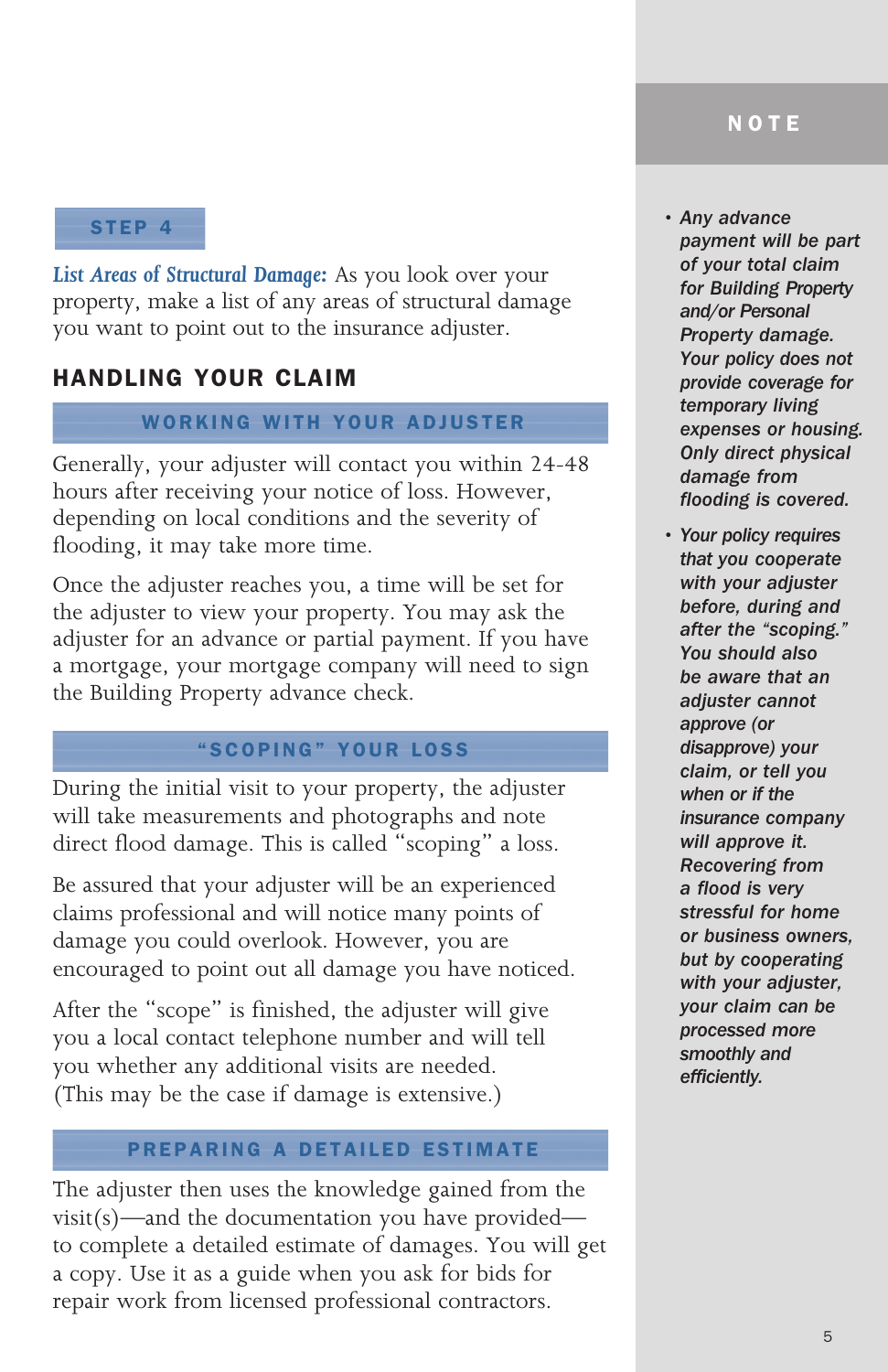#### TIP

- *Get a small notebook and use it to track all your contacts. That way, you will easily have all records in one place.*
- *In the event you have a subsequent flood, you will need copies of your receipts and documentation for all repairs and replacements for this prior loss.*

#### SUPPORTING YOUR CLAIM

#### SUPPORTING YOUR CLAIM REQUIRES A PROOF OF LOSS

Your claim for damages must be supported by a Proof of Loss containing the information required by your flood insurance policy. This must be fully completed and signed and in the hands of your insurance company within 60 days after the loss occurs along with your supporting documentation.

The Proof of Loss includes a detailed estimate to replace or repair the damaged property. In most cases, the adjuster, as a courtesy, will provide you with a suggested Proof of Loss. However, you are responsible for making sure that it is complete, accurate and filed in a timely manner.

Be sure to keep a copy of the Proof of Loss—and copies of all supporting documents—for your records. Notice: a Proof of Loss is not a claim.

#### EXTENSIONS BEYOND 60 DAYS

In some severe floods, FEMA may authorize Proof of Loss extensions for everyone in your area. Your insurance company will be notified, as will local news outlets.

#### PAYMENT OF CLAIMS

Your claim is payable after:

- You and the insurer agree on the amount of damages.
- The insurer receives your complete, accurate and signed Proof of Loss in support of your claim.

More information on claims payment is in your policy.

#### PAYMENT FOR BUILDINGS AND PERSONAL PROPERTY

Any check for building property must include your mortgage company name, or the name of the individual holding your mortgage. A check for Personal Property will usually be in your name only.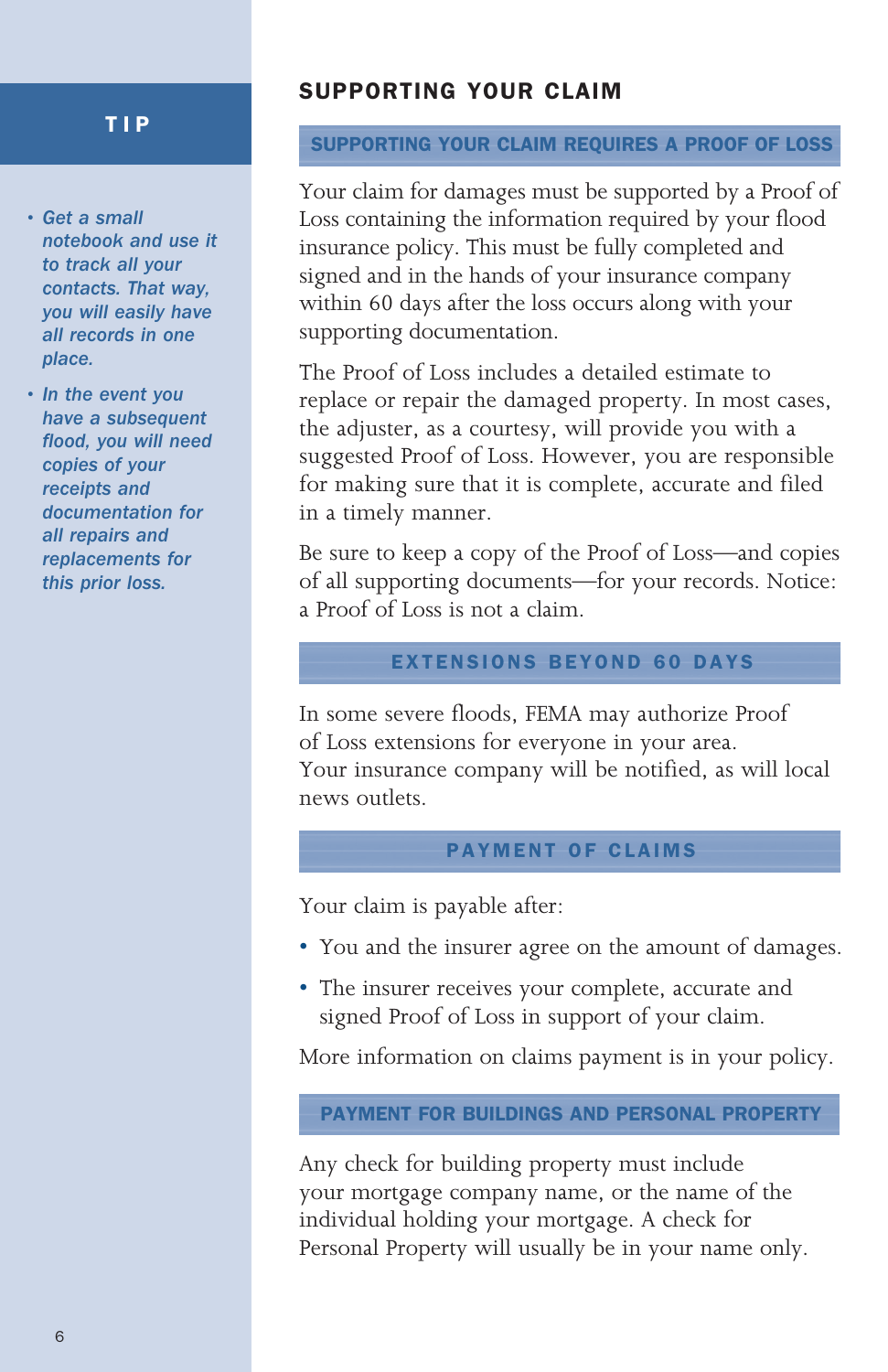#### A REQUEST FOR ADDITIONAL PAYMENT

If you notice additional damage to your Building Property or Personal Property after presenting your Claim and Proof of Loss, you may seek to file a request for Additional Flood Payment. This means that you must repeat the documentation and filing process including a Proof of Loss—but only for the newly discovered damage. This must occur within the 60 day limit, or within any extensions of time granted by FEMA.

The request should start with immediately notifying your adjuster, agent and/or company representative. Once you have completed your Proof of Loss and documentation, present it to your adjuster who may need to make another property visit to verify your loss.

#### FILING YOUR INCREASED COST OF COMPLIANCE (ICC) CLAIM

Once you receive the community's letter stating your building has been substantially damaged, you may file an ICC claim. You should contact your flood adjuster or your flood insurer's claims representative to file the ICC claim. You have 60 days from the letter to submit an ICC Proof of Loss. You have 4 years from the date of the flood loss to complete the chosen and approved mitigation activity. Your flood insurer will provide you with additional information to assist you in completing your ICC claim.

#### The Completed Claim

Once you receive final payment for your building and/ or personal property, the claims process is complete.

#### Please remember:

Any claim settlement you make in the event of a flood will be determined by the amount of coverage you have and the deductibles you have chosen. If you are concerned that your coverage is not high enough, or that your deductibles are too high, your agent or company representative can counsel you about increasing coverage and/or decreasing deductibles.

#### NOTE

*• Like your original claim, this request must be filed within 60 days after the loss. If you discover additional damage after the 60-day limit has passed, contact your adjuster immediately. Claims filed after 60 days are decided on a case-by-case basis.*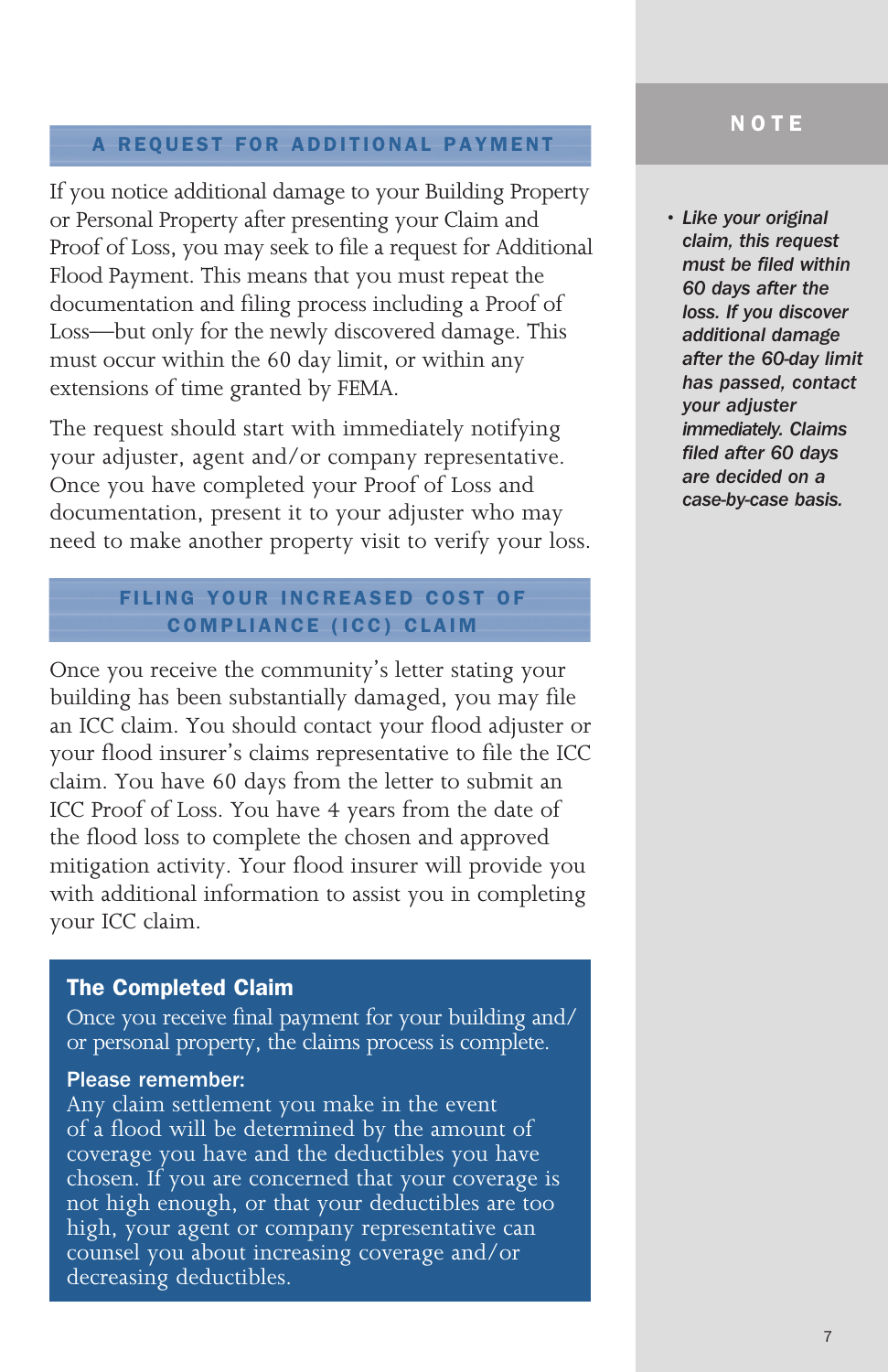*• At each step, you should keep clear records of your attempts to resolve issues. Write down the names and titles of people you speak with; dates of contact; contact information; and details of the discussion. If you have to go further in appealing your claim, these records can be vitally important.*

*• Every effort has been made to ensure that the information provided here is accurate. However, your Standard Flood Insurance Policy (SFIP), your application, any endorsements, and the Declarations Page comprise the official Policy or contract of insurance. Any differences between that information and the wording in this handbook will be resolved in favor of your flood insurance policy. If you have questions, please refer to your policy, or call your insurance agent or company representative.*

### **Addressing Questions About Your Insurance Claim**

The NFIP provides you with a process to appeal decisions regarding your flood insurance claim. This process will help you resolve claim issues, but it cannot give you added coverage or claim limits beyond those in your NFIP policy.

In filing and completing your insurance claim, you may have questions, or want further explanations of decisions that have been made, especially with regard to coverage, dollar amount of damages, or your Proof of Loss. Before you may appeal, your insurer must make a final determination and send you a written denial of your claim or any part of it.

#### FOUR STEPS TO APPEALING YOUR CLAIM

#### STEP<sub>1</sub>

Talk with your adjuster, who has more knowledge about your claim than anyone. If you don't understand certain decisions regarding, for example, application of coverage, timing of the filing of Proof of Loss, or the damage estimate, contact your adjuster first.

#### STEP 2

If you are not satisfied with the adjuster's answers, or do not agree with decisions, get contact information for the adjuster's supervisor.

#### STEP 3

If the adjuster's supervisor can't resolve your issues, contact the insurance company's claim representative. Ask your insurance agent or your insurance company representative for assistance.

#### STEP 4

If you still have questions or concerns after following steps one through three, contact the Federal Emergency Management Agency (FEMA).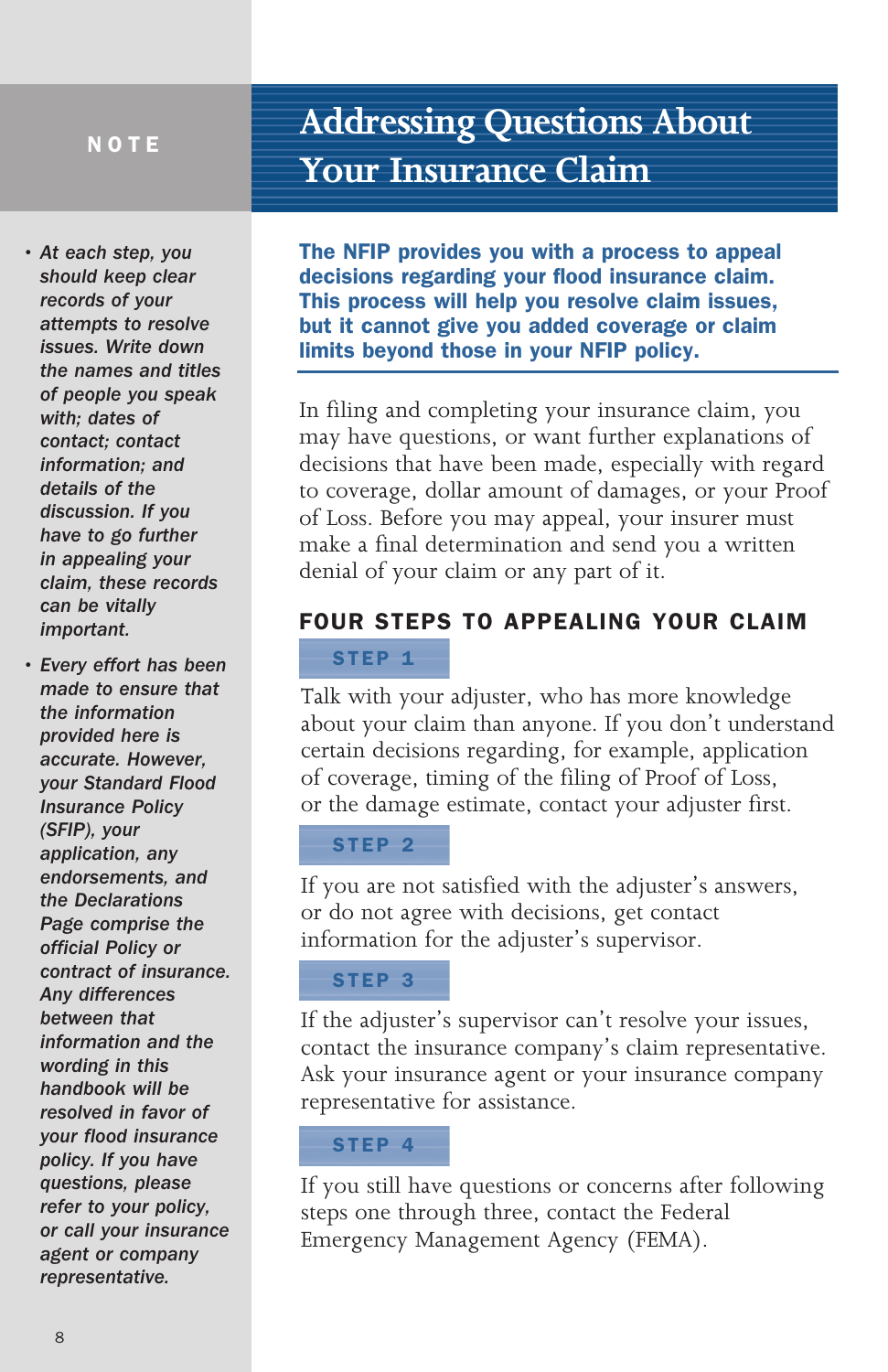Write to: **Federal Insurance and** 

Mitigation Administration Federal Insurance Administrator 1800 South Bell Street Arlington, VA 20598-3010

This letter should be written by the Named Insured (as it appears on your NFIP policy) or by a legal representative, if necessary. The representative should clearly identify his/her relationship to the Named Insured. (For example, a son or daughter could be handling a claim for an elderly parent.)

A legal representative may be asked to provide authorization from the Named Insured or other legal documents verifying the relationship.

Your letter of appeal must be submitted to FEMA within 60 days from the date of the denial letter that you receive from your flood insurer.

#### **WHAT TO INCLUDE IN YOUR LETTER**

The following six items should be in your letter to FEMA in order to address your questions. (If for some reason, your policy is not available, your insurance agent can provide details for the first three items.)

- 1. The Policy Number, as shown on your NFIP policy's Declarations Page.
- 2. The policyholder's name, as shown as the Named Insured on the Declarations Page.
- 3. The property address, as shown on the Declarations Page. (Not your mailing address, if it is different from the property address.)
- 4. How you can be contacted, if you are out of your home.
- 5. The details of your concern. (Please be as complete as possible.)
- 6. The dates of contact and contact details for the persons with whom you have spoken in steps one through three on the previous page.

#### NOTE

*• Please do not send originals of documents such as contractor's estimates. Send photocopies and keep originals in a safe place.*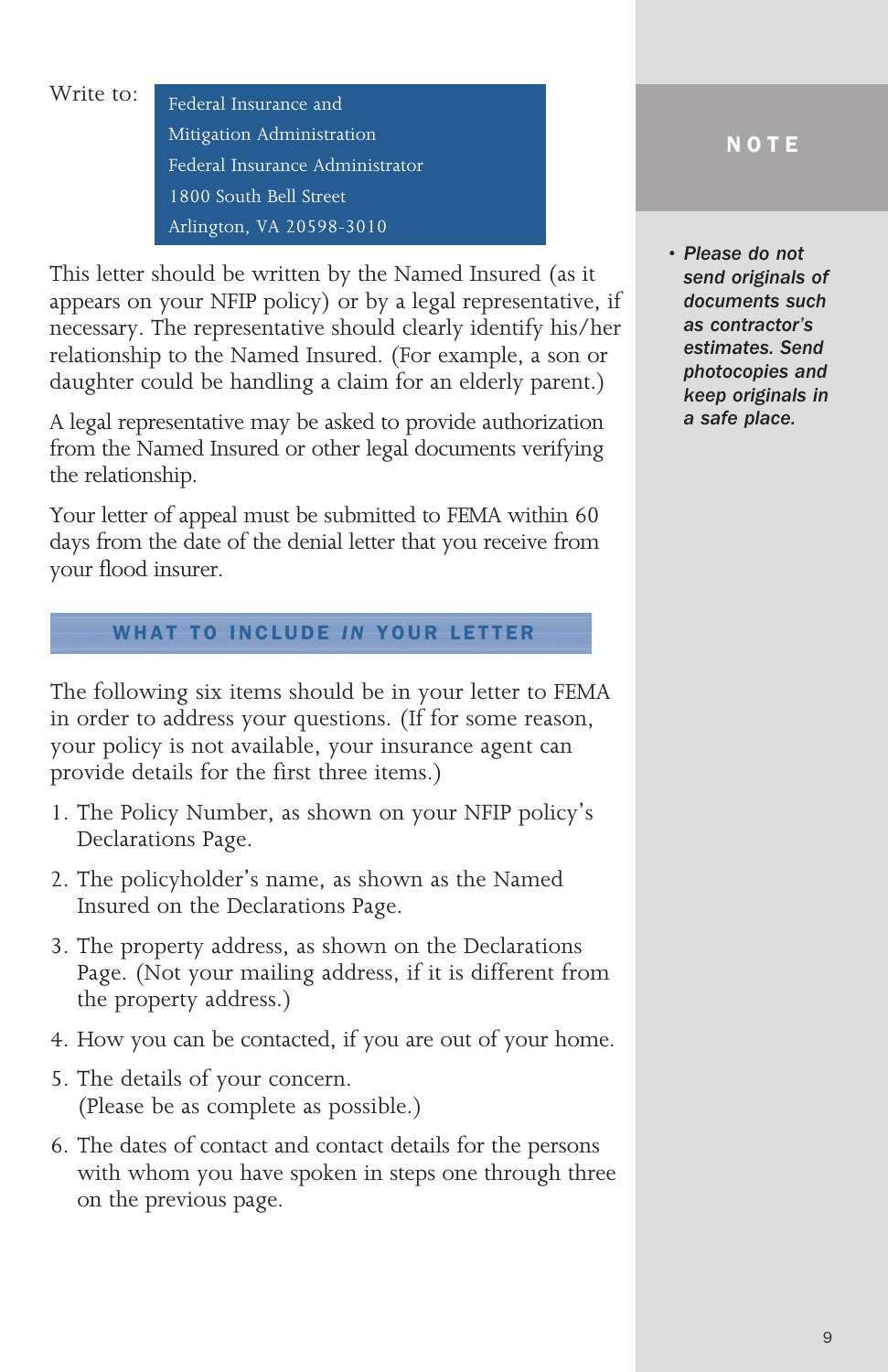*• Please do not send originals of documents such as contractor's estimates. Send photocopies and keep originals in a safe place.* 

#### WHAT TO INCLUDE *WITH* YOUR LETTER

Enclose documentation of everything that supports your appeal.

- Provide a copy of the insurer's written denial, in whole or in part, of the claim;
- Identify relevant policy and claim information and state the basis for the appeal; and
- Submit relevant documentation to support the appeal, but only documentation that directly pertains to your claim.

#### **The following are examples of the kinds of documentation that FEMA will require:**

- A copy of the Proof of Loss submitted to the insurer, as required in the policy
- Room-by-room itemized estimates from the adjuster (include contractors' estimates), detailing unit costs and quantities for the items needing repair or replacement
- Replacement cost Proofs of Loss
- Adjuster's Preliminary Report
- Adjuster's Final Report
- Detailed damaged personal property inventories that include the approximate ages of the items
- Completed Mobile Home Worksheet
- Mobile home title, including salvage title
- Real estate appraisals that exclude land values
- Advance payment information
- Clear photographs (exterior and interior) confirming damage that resulted from direct physical loss by or from flood
- Proof that prior flood damage has been repaired
- Evidence of insurance and policy information, i.e., Declarations Page
- Elevation Certificate, if the building is elevated
- The community's determination concerning substantial damage
- Information regarding substantial improvement
- Zone determinations
- Pre-loss and post-loss inventories
- Financial statements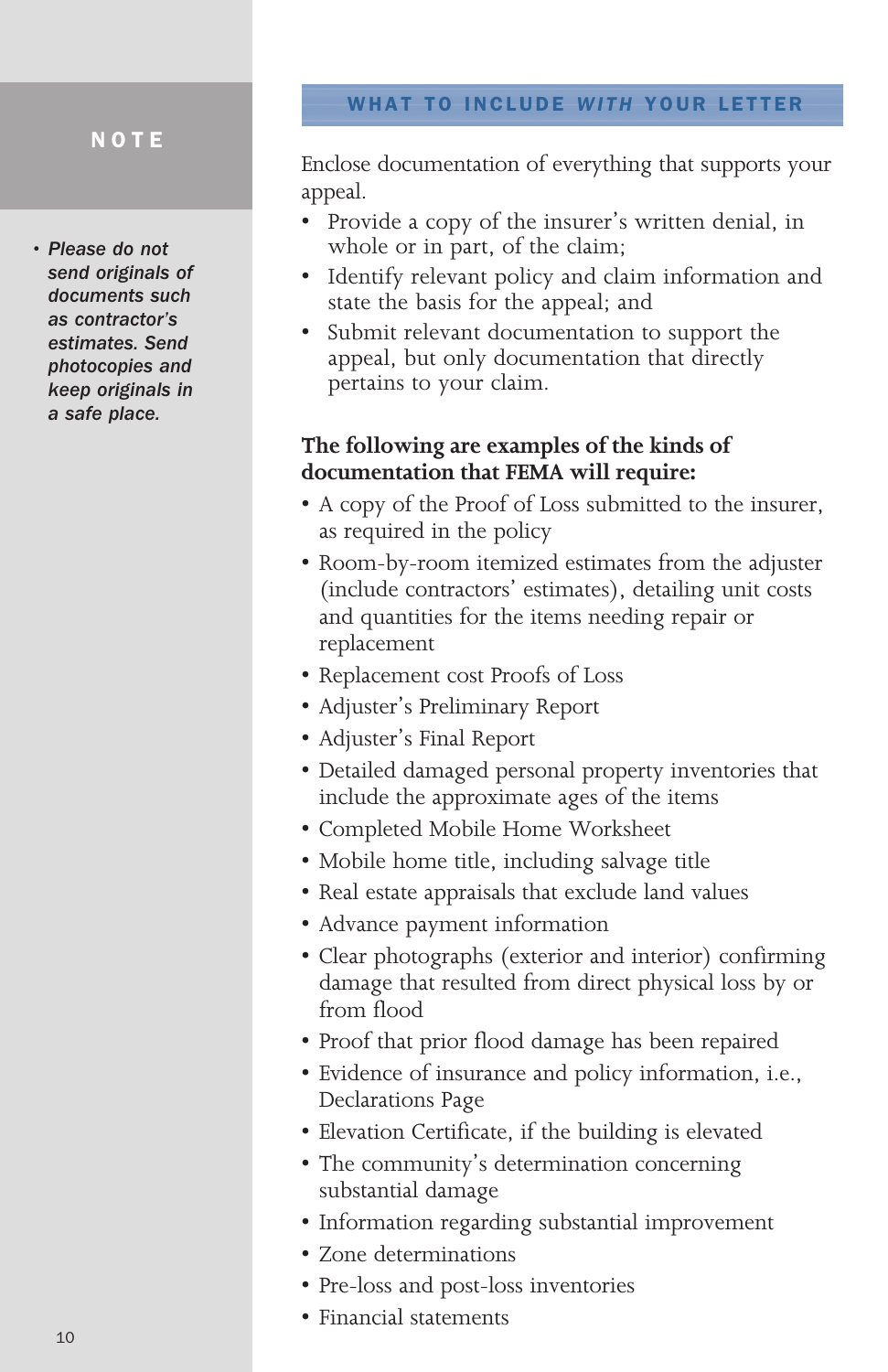- Tax records, lease agreements, sales contracts, settlement papers, deed, etc.
- Emergency (911) address change information
- Salvage information (proceeds and sales)
- Condominium association by-laws and Articles of Incorporation
- Proof of other insurance, including homeowners or wind policies, and any claim information submitted to the other companies
- Waiver, Letter of Map Revision (LOMR), or Letter of Map Amendment (LOMA) information
- Paid receipts and invoices including cancelled checks that support an insured's out-of-pocket expenses pertaining to the claim
- Underwriting decisions
- Architectural plans and drawings
- Death certificates
- Last Will and Testament
- Divorce decree
- Power of attorney
- Current lienholder information
- Current loss payee information
- Paid receipts and invoices documenting damaged stock
- Detailed engineering reports specifically addressing flood-related damage and pre-existing damage
- Engineering surveys
- Market values
- Documentation of Flood Insurance Rate Map (FIRM) dates
- Documentation reflecting date(s) of construction and substantial improvement
- Loan documents including closings
- Evidence of insurability as a Residential Condominium Association
- Franchise agreements
- Letters of representation, i.e., attorneys and public adjusters
- Any assignment of interest in an ICC claim
- And, any other pertinent information that FEMA may request in processing a claim.

*• Please do not send originals of documents such as contractor's estimates. Send photocopies and keep originals in a safe place.*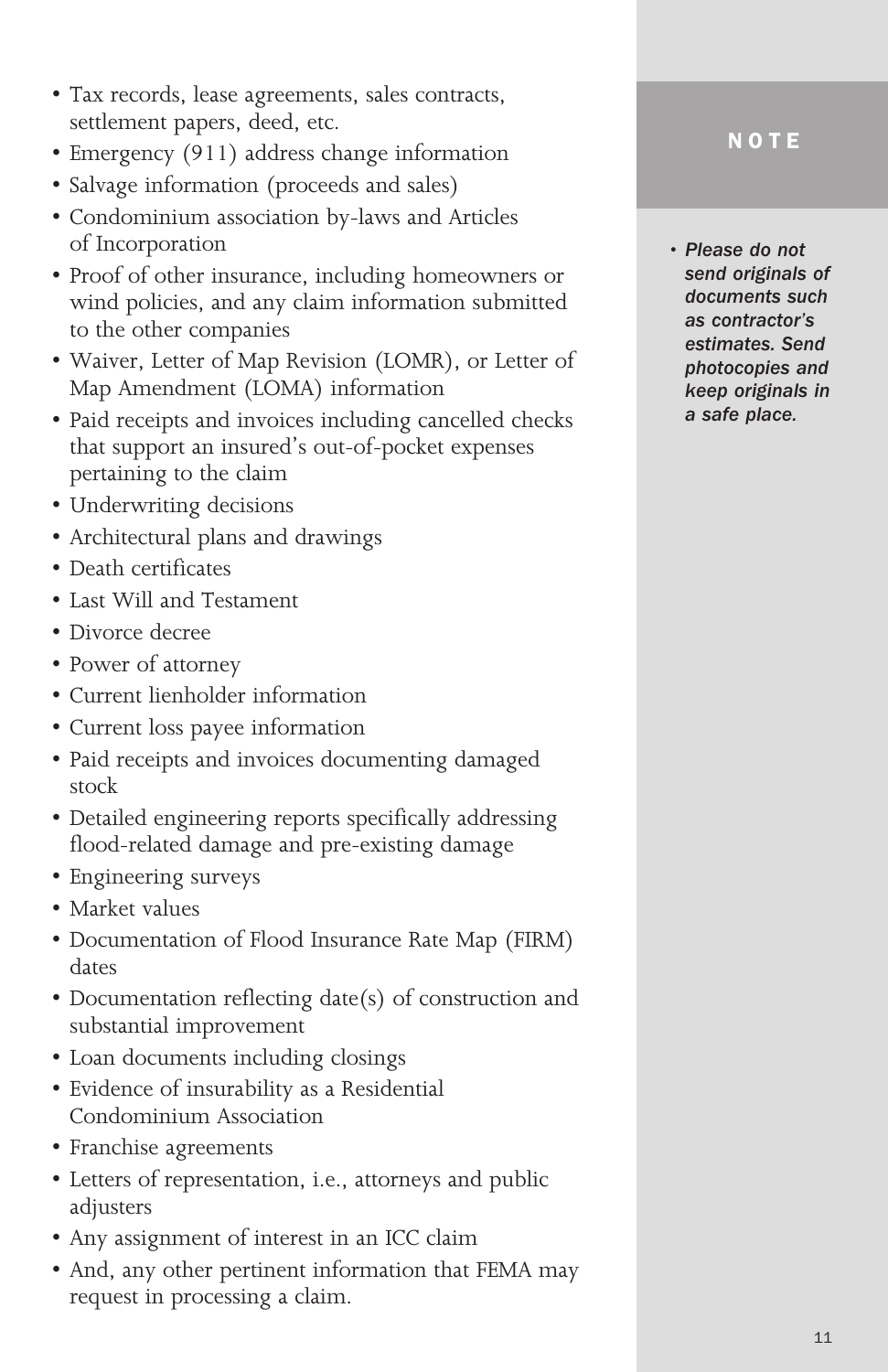*• Please do not send originals of documents such as contractor's estimates. Send photocopies and keep originals in a safe place.* 

A re-inspection of your property may be conducted at the discretion of FEMA to gather more information.

A request by FEMA for additional information will include the date by which the information must be provided, which shall in no case be less than 14 calendar days. Failure to provide the requested information in full within 14 calendar days may result in dismissal of your appeal. FEMA will ensure that all information it believes necessary to rule on the appeal has been requested prior to making an appeal decision.

#### LIMITATIONS ON APPEALS

The appeals process is intended to resolve claim issues and is not intended to increase coverage or limits that are not provided by the SFIP. Filing an appeal does not waive any of the requirements for perfecting a claim under the SFIP or extend any of the time limitations set forth in the SFIP. The Appeal Process is FEMA's final administrative review.

- 1. Disputes that are or have been subject to appraisal as provided for in the SFIP cannot be appealed.
- 2. If you file an appeal on any issue, that issue is no longer subject to resolution by appraisal or other pre-litigation remedies.
- 3. If you file suit against an insurer on the flood insurance claim issue, you are prohibited from filing an appeal. All appeals submitted for decision but not resolved are automatically terminated upon notice of the commencement of litigation regarding the claim.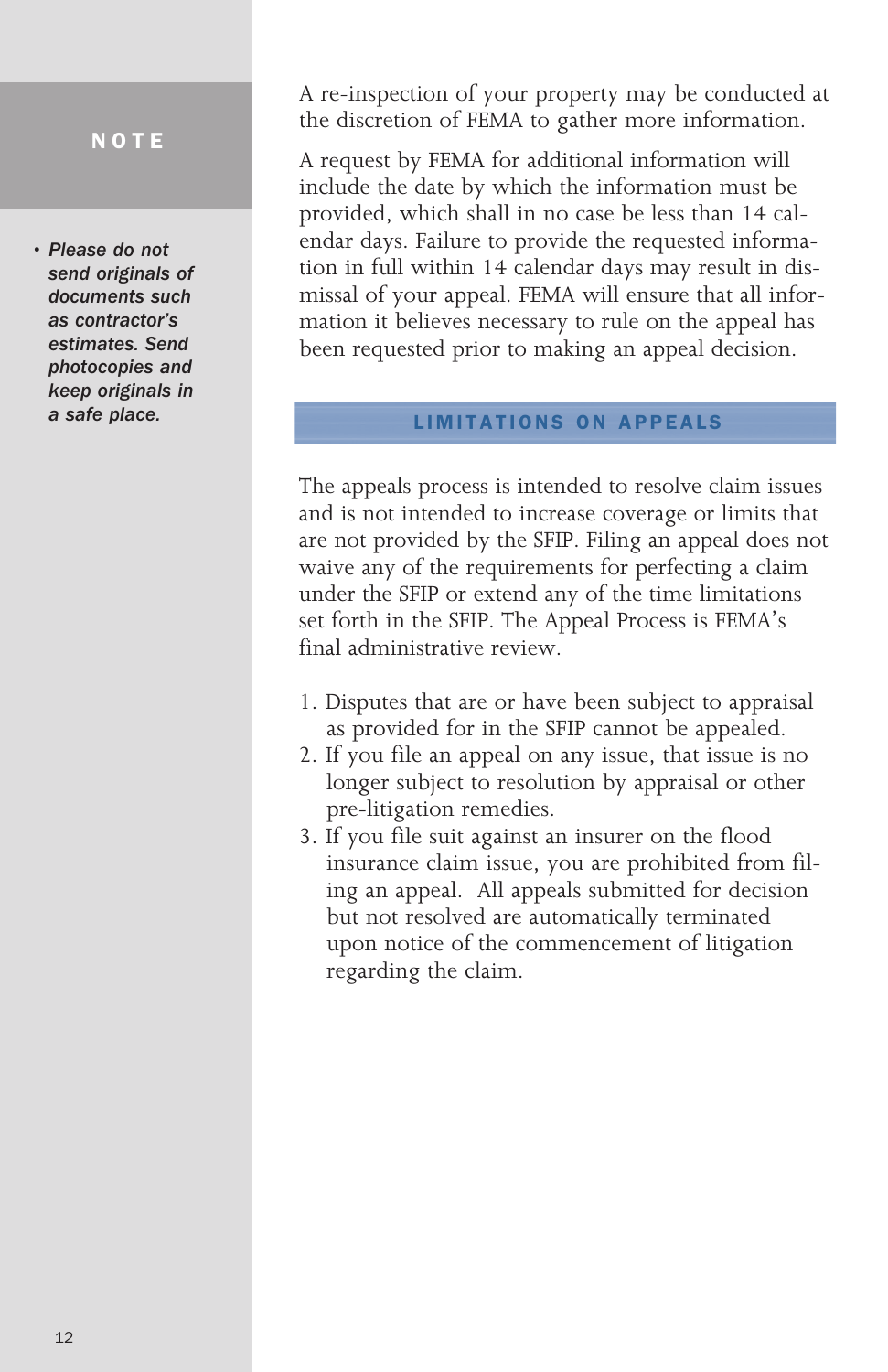#### APPEALS RESOLUTION

FEMA will review the appeal documents, including any reinspection report FEMA will provide specific information on what grounds the claim was initially denied.

FEMA will provide an appeal decision in writing to the policyholder and insurer within 90 days from the date that all information has been submitted by the policyholder and will include specific information for the resolution of the appeal. No further administrative review will be provided to the insured.

If you do not agree with the final decision, please refer to your flood insurance policy. See the "GENER-AL CONDITIONS" Section VII, Paragraph R. "Suit Against Us." The 1-year period to file suit commences with the date of written denial from the insurer and is not extended by the appeals process. Unless FEMA issued the SFIP directly, it is not a proper party to such a lawsuit even if you appealed the decision.